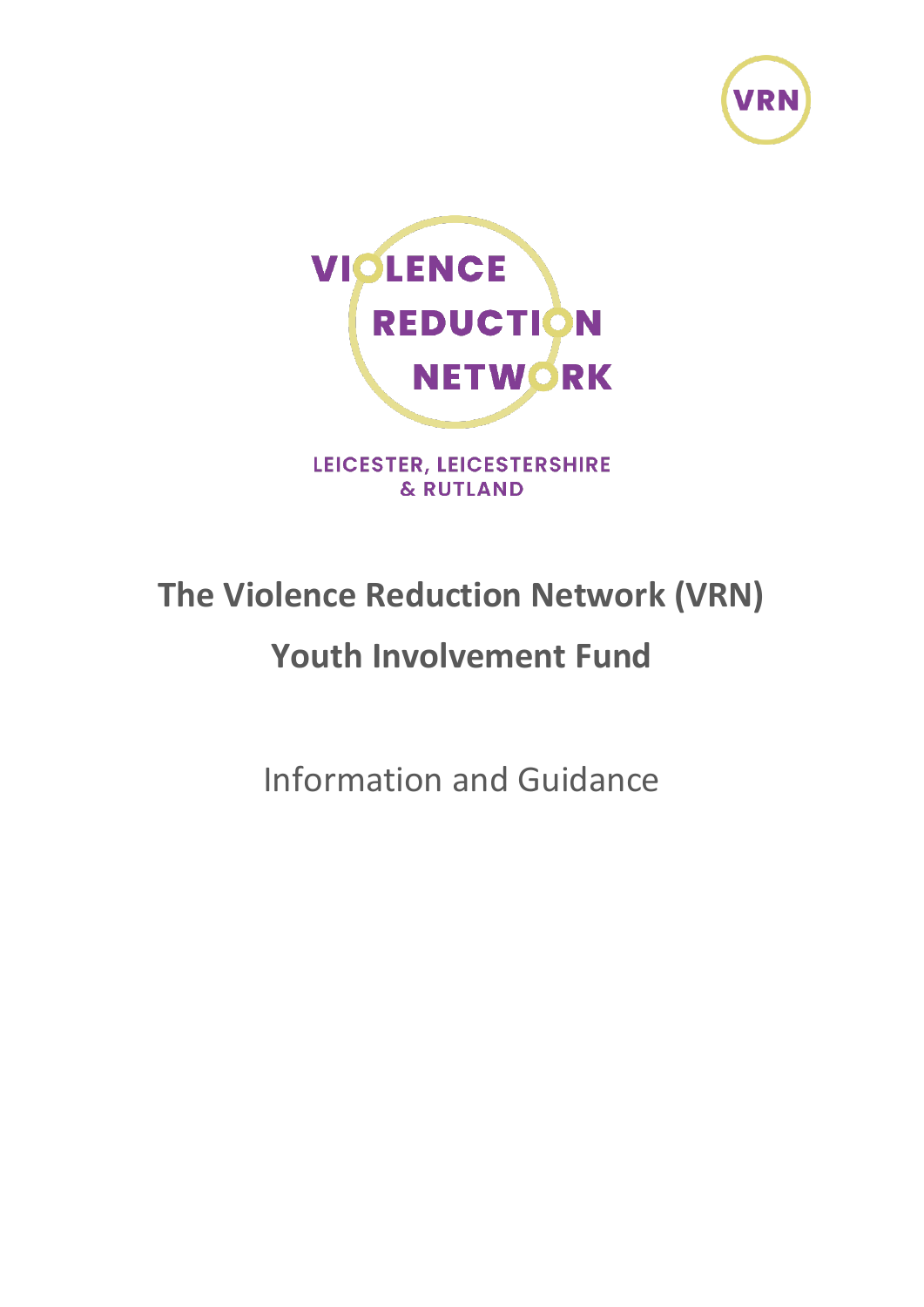

## **About the Violence Reduction Network (VRN)**

The Violence Reduction Network (VRN) is an alliance of organisations, groups and communities that believe violence is preventable and through working together in tackling its root causes, we can make Leicester, Leicestershire and Rutland safer for our young people and communities.

#### Our mission is:

'to achieve 'prevention through connection' by building an inclusive, collaborative and courageous Network which will drive the short and long-term change required to successfully tackle the causes and consequences of violence'.

Central to our approach is our commitment to ensuring communities and young people are empowered to influence all aspects of the partnership's work and to play their role in preventing violence.

More information about the VRN can be found here: [www.violencereductionnetwork.co.uk](http://www.violencereductionnetwork.co.uk/)

### **About this Fund**

We are looking for voluntary and community sector organisations to work with us over a six-month period to increase the involvement of young people (11-24 years) in the VRN partnership whilst simultaneously co-producing a sustainable Youth Involvement Framework designed *by* young people *for* young people. It is important that you are already embedded in local communities and regularly working with groups of young people, including those most affected by violence and other related issues. You will be passionate about the strengths and potential of young people and have a track record of providing participation and involvement opportunities which have a demonstrable impact on the design and delivery of your work. A willingness to work closely with the VRN central team and the other successful providers is critical. We are determined and ambitious in our mission and believe close collaboration is essential to success.

#### *What do we hope to achieve?*

This initiative has the dual aim of increasing involvement opportunities for young people whilst also co-producing a sustainable Youth Involvement Framework which will drive future work. We hope to achieve the following:

- Delivery of a range of tangible youth involvement activity focusing on agreed topics related to violence, its causes and solutions to share knowledge, generate debate, gather insights and shape responses.
- Development of a community-based Youth Forum for Violence Prevention
- Creation of a Youth Involvement Framework which specifies how the VRN partnership engages and involves young people in the future.
- Co-production of material for campaigns such as 'Make a Stand Against Violence' and our resource website for young people [\(www.livesafe.org.uk\)](http://www.livesafe.org.uk/) to increase their relevance to young people and their reach.
- Involvement in regional and national initiatives to broaden the platform and young people's influence on the system.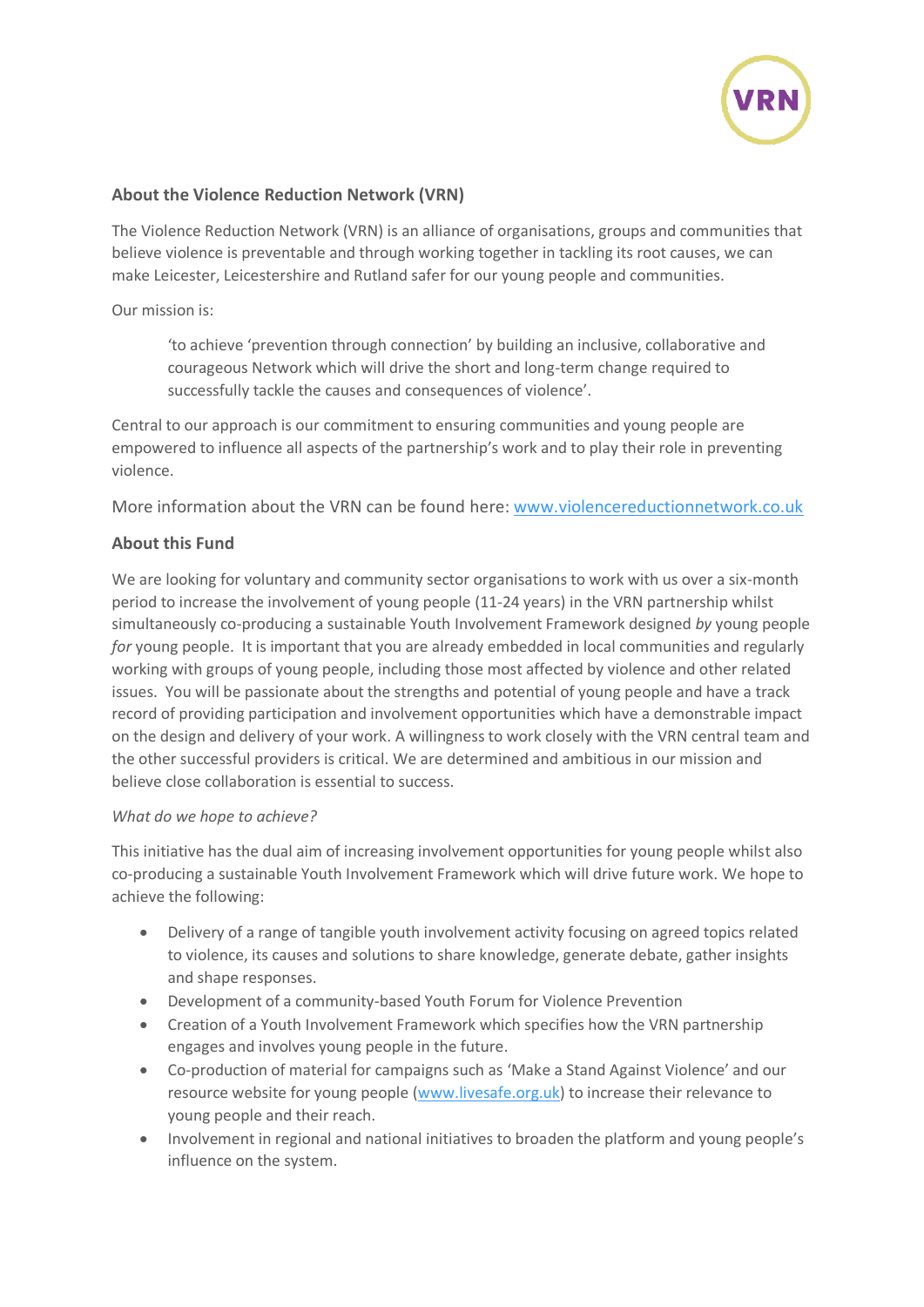

We will meet with successful providers at the beginning (and throughout) the project to shape the above and provide a forum to share knowledge and ensure join-up in approach and activity where appropriate. Evaluation, led by the VRN team, will be embedded into the project and successful providers will be expected to engage in and facilitate this. It is anticipated that towards the end of the project we will hold an event (or series of events) to showcase the work undertaken and to maximise the voice and influence young people in and beyond the VRN partnership. We very much hope that many young people, as well as the successful providers, will continue to be part of the VRN partnership beyond this project.

### *How much funding is available?*

£50,000 has been allocated to this fund. Organisations can apply for grants up to the value of £10,000.

#### *Who can apply?*

We are interested in hearing from organisations which are already embedded in a local community (or communities) and regularly work with young people including those most affected by violence and other related issues. Experience of involving young people in the design and delivery of projects is also important.

Only one application per organisation is allowed.

Applicants are advised to check the eligibility statement and detail of the Funding Agreements to ensure that they can comply with the terms and conditions associated with the funding. The funding Agreements can be found with the application documents.

### *What can the funding be used for?*

The funding can be used for a variety of costs including staffing, activities and other incentives for young people, venue rental and refreshments, publicity, educational material and training (please note the VRN will provide some training relating to violence and bystander approaches).

The funding cannot be used to cover capital costs (e.g. purchasing of buildings, construction, equipment other than basic delivery equipment)

#### *What is the application process?*

The application process will open on Thursday 4<sup>th</sup> November and the deadline for submissions will be on Friday 26<sup>th</sup> November at 5pm. All documents related to the application process can be found on the VRN website.

The process involves the following steps:

- 1. Interested parties must first complete the Eligibility Statement, if marked 'Yes' against all criteria, then applicants can progress to and complete an Application Form. Both the Eligibility Statement and the Application Form should be submitted by email to the Violence Reduction Network via email to [vrn@leics.pcc.pnn.gov.uk](mailto:vrn@leics.pcc.pnn.gov.uk) Please ensure you follow the instructions on the application form and adhere to the word count.
- 2. You will receive confirmation that we have received your application within 48 hours of receipt.